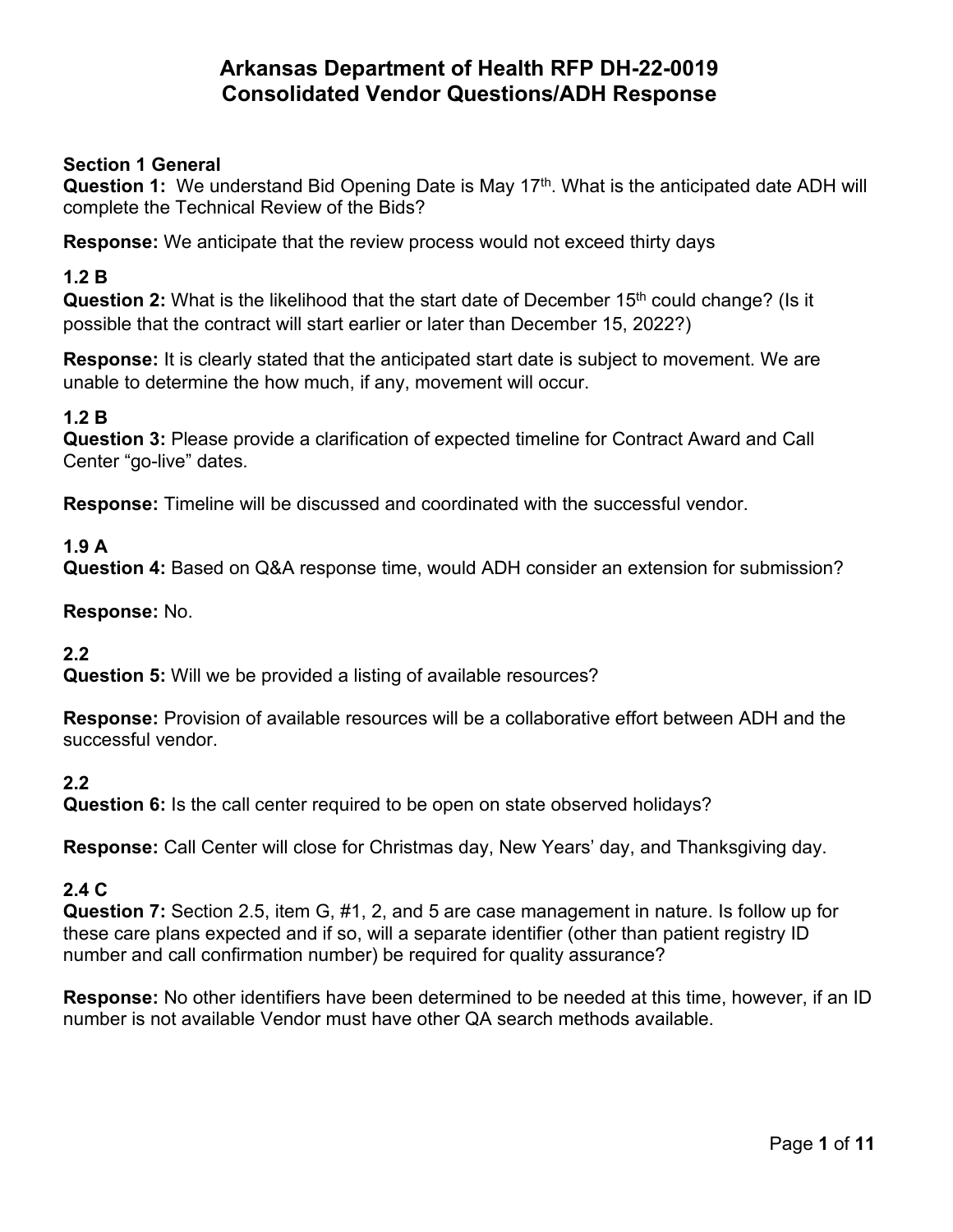## **2.4 C**

**Question 8:** If at any time a situation is identified through this process that requires mandatory reporting, we are required to submit a referral with the victim's name to Child Protective Services and/or Adult Protective Services. How do we document the referral to CPS/APS to support any future liabilities?

**Response:** The documentation process for referrals will be jointly developed by the successful vendor and the ADH

## **2.4 D**

**Question 9:** What is the expected call volume for this body of work?

**Response:** Unknown

### **2.4 D**

**Question 10:** What is the anticipated length of each call type for this body of work?

#### **Response:** Unknown

#### **2.4 C**

**Question 11:** The Contractor must make no record of a caller's personally identifiable information. However, at Section 2.4.F, a quality assurance (QA) plan and process is required and includes among other things monitoring at least 5% of live and **stored calls**. Later, at Section 2.4.I, there is reference to a unique call confirmation number and a Registry ID number. Is the bidder to infer all written record and digital recording of a call is to be tied strictly to the unique confirmation number or Registry ID number?

**Response:** Yes, however, if number is not available QA processes must available by other means.

#### **2.5 D**

**Question 12:** Complaint Analysis and Corrective Action Plan: Is this 24 clock hours or 24 business hours?

#### **Response:** 24 clock hours

#### **2.6**

**Question 13:** Please define 100% answer rate. Does the 100% answer rate include callers who disconnected before their call was able to be answered considering wait time is less than five (5) minutes as stated in the performance standards?

**Response:** Answer all calls. If caller hangs up it is an abandoned call.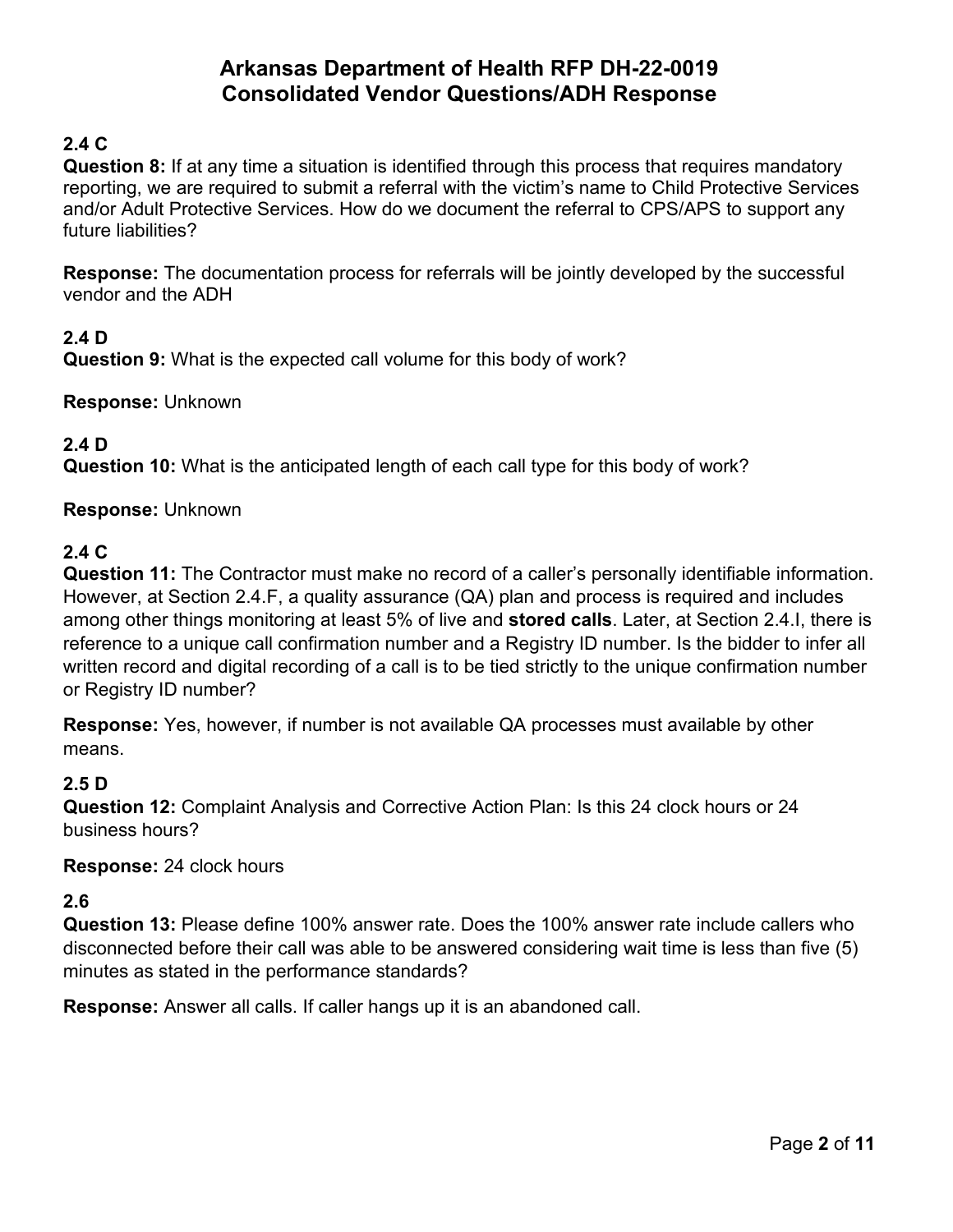## **2.6**

**Question 14:** Please define the following terms and provide time metric expected:

- 1. Abandoned call
- 2. Short call
- 3. 5-minute hold time (total hold time? Or initial hold time?)

## **Response:** Answered respectively

- 1. Hangs up before agent/system answers
- 2. Term is not referenced in the RFP
- 3. Initial hold time when phone call is answered and agent connects live to call

## **General**

**Question 15:** Is any correspondence required to be sent to the callers? Method of sending: email, physical mail?

**Response:** Resource materials/information will be emailed or faxed to the Medical Providers. The Medical Providers will then provide the resource materials/information to the caller. Mode of transmission will be the Medical Providers choice. Non abortion patient callers may receive information via email. Postage/mailing is not anticipated at this time.

## **1.8**

**Question 16:** Would the State allow vendors to provide a Voluntary Product Accessibility Template (VPAT) upon award? This information contains sensitive information and given the public nature of RFP responses, this could pose a security risk to Contractors.

**Response:** Yes, VPAT requirements will be discussed the successful vendor.

## **2.3 A**

**Question 17:** The State outlines past performance requirements. Are there any other requirements for past performance that are not listed that will be used in the State's evaluation of past performance?

**Response:** 2.3 A is outlining minimum qualifications and experience. It does not address past performance.

## **2.4 D. 1**

**Question 18:** The State requires "Clinical staff availability required and must have appropriate current Arkansas licenses at time of contract award." Can the State elaborate on the types of licensing that is required?

**Response:** Arkansas licensed clinical/medical professionals that can provide support to the vendor related to obstetric care, primary care, mental or behavioral health counseling, postpartum care.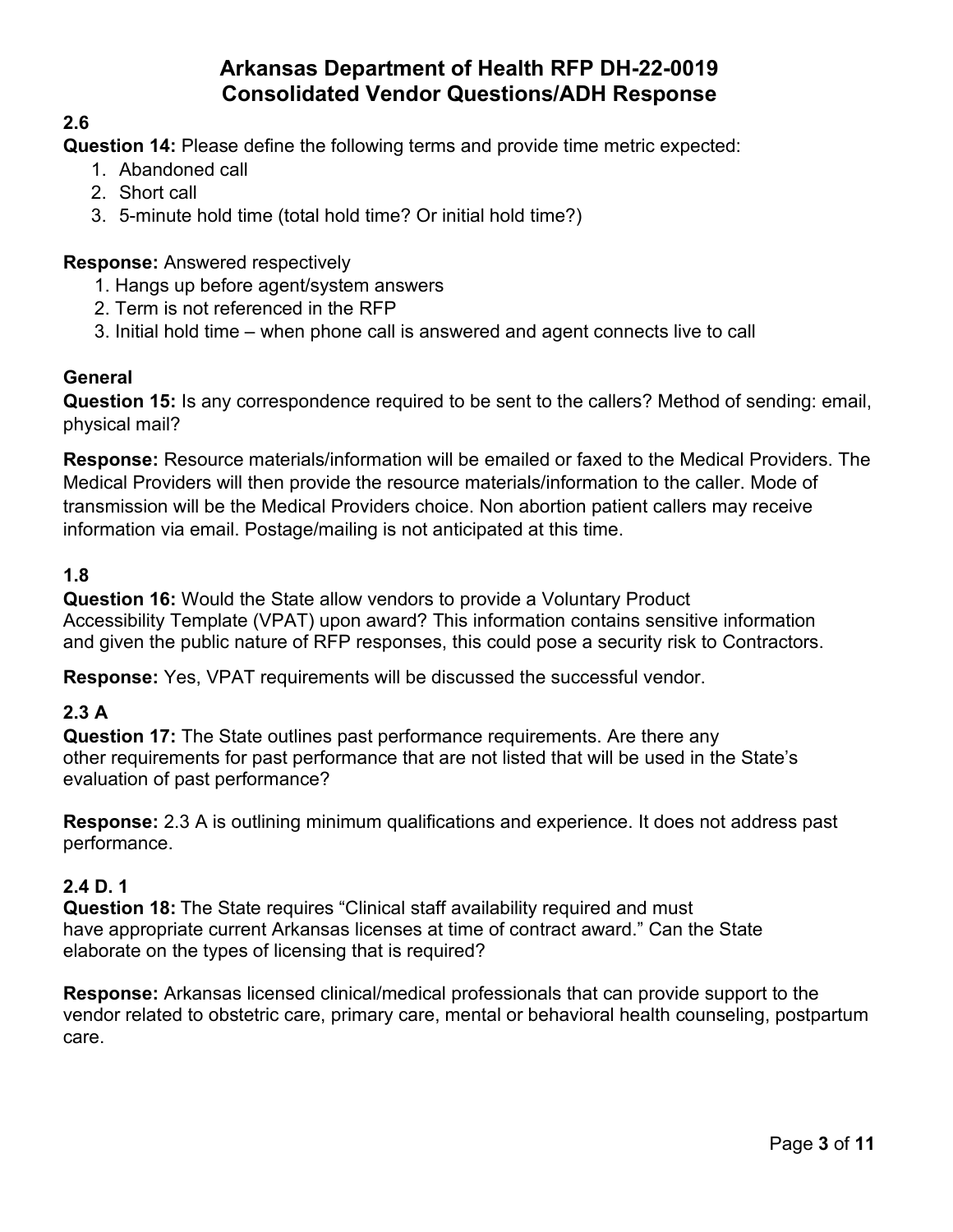## **2.4 D 2**

**Question 19:** The State requires Contractors to hire and train based on ACA 20-16-2405 and 20-16-2406. These statutes look to be about criminal and civil penalties. How do these statutes apply to the Contractor?

**Response:** The laws detail specific employment standards which relate to prior employment, as such, the vendor will be responsible for ensuring all staff hired meet the hiring and training requirements.

### **2.4 J**

**Question 20:** The State identifies that Contractor "shall prohibit discussion of abortion or related topics and be in compliance with ACA 20-16-2406." How does the State anticipate Contractors to answer calls regarding or initiated by abortion and not discussing abortion?

**Response:** Vendor is responsible for training staff and the development of scripts that do not discuss abortion.

### **2.5 B**

**Question 21:** How will a caller obtain a patient registry ID number?

**Response:** Patient Registry ID numbers are obtained by the medical provider.

## **2.5 C**

**Question 22:** Is it the wish of the State for the chosen vendor to operate under the State system solely or will a system integration and data transfer be optional?

**Response:** Yes, integration and transfer of data is permitted. Please see item 2.5 H on page 11 of 20.

#### **2.5 G**

**Question 23:** Is it the wish of the State for the chosen vendor to develop a listing of regional resources for the agent to provide the patient once a needs assessment identifies a deficiency? 2nd: Meaning the patient, once assessed, will be directed to resources in their area to help assist with the identified needs?

**Response:** Yes, refer to question 5. 2nd part of question: Yes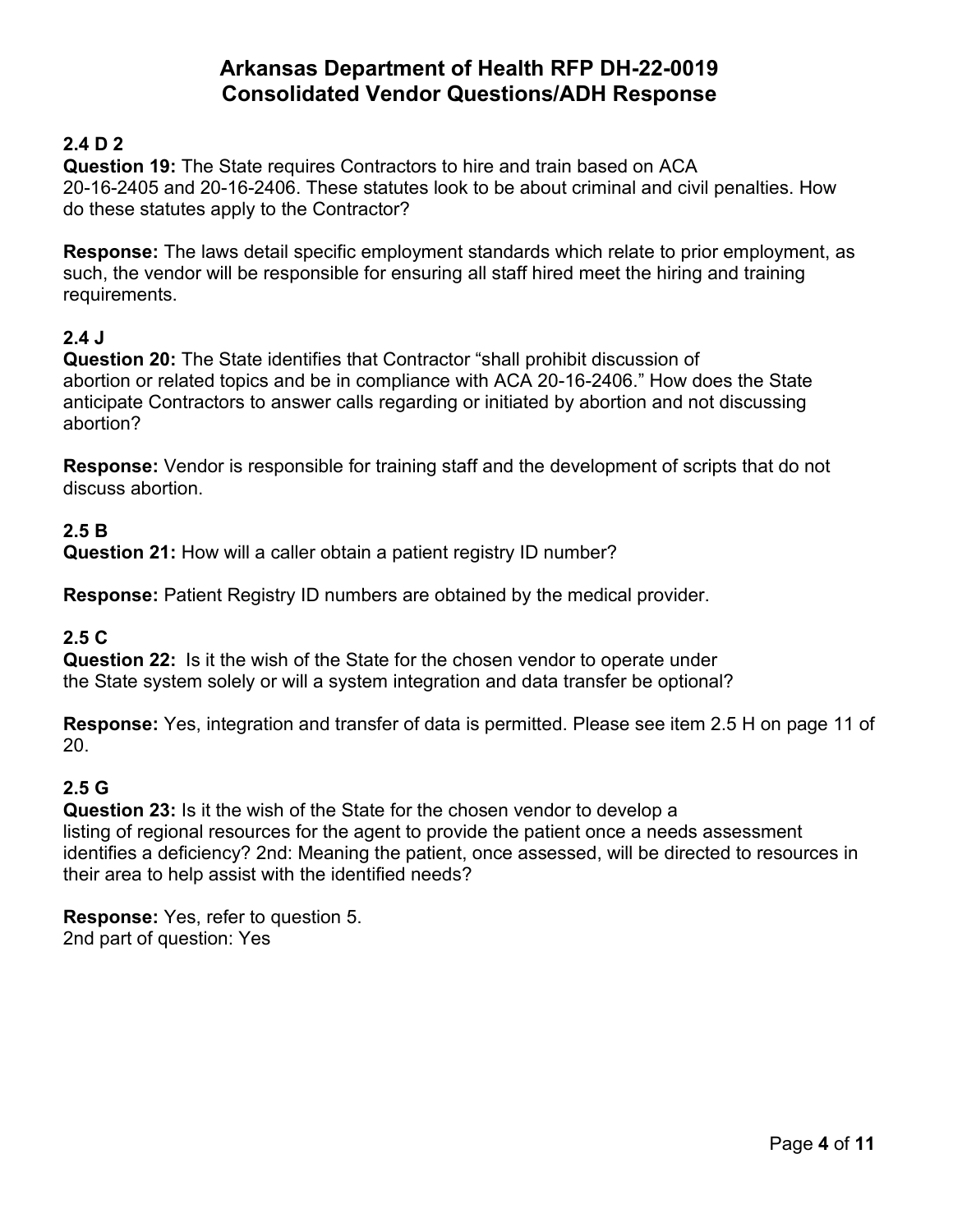## **2.5 G**

**Question 24:** The State lists that in 2.6., contract is to provide "assistance in accomplishing the plan." Can the State please expand on what accomplishing the plan entails? Does this require follow up with patients?

**Response:** This is not detailed in a prescriptive manner but two reasonable examples to consider are: a. Helping caller prioritize the options/resources in order callers individual needs

 b. Helping the caller make an appointment with a resource provider by placing a 3-way call to the resource.

#### **2.5 H**

**Question 25:** Referring back to section C, will the chosen vendor have the ability to load daily update files or will the vendor be required to work from the State system.

**Response:** Refer to 2.5 H on page 11 of 20.

### **General**

**Question 26:** What is the anticipated (or estimated) call volume at: Unknown, refer to question 9

- Contract start Unknown
- Month 3 Unknown
- Month 6 Unknown

#### **General**

**Question 27:** In general, what is the current internal staffing for these types of calls?

**Response:** Unknown, this is a new law and requirements are based on AT 90\_ of 2021

**General**

**Question 28:** In general, what is the current caller hold time for these types of calls?

**Response:** Refer to question 27.

**General**

**Question 29:** How will the public be made aware of the Every Mom Matters program?

**Response:** The ADH will publicize via various means.

**General Question 30:** How will the State market this program to citizens?

**Response:** Refer to question 29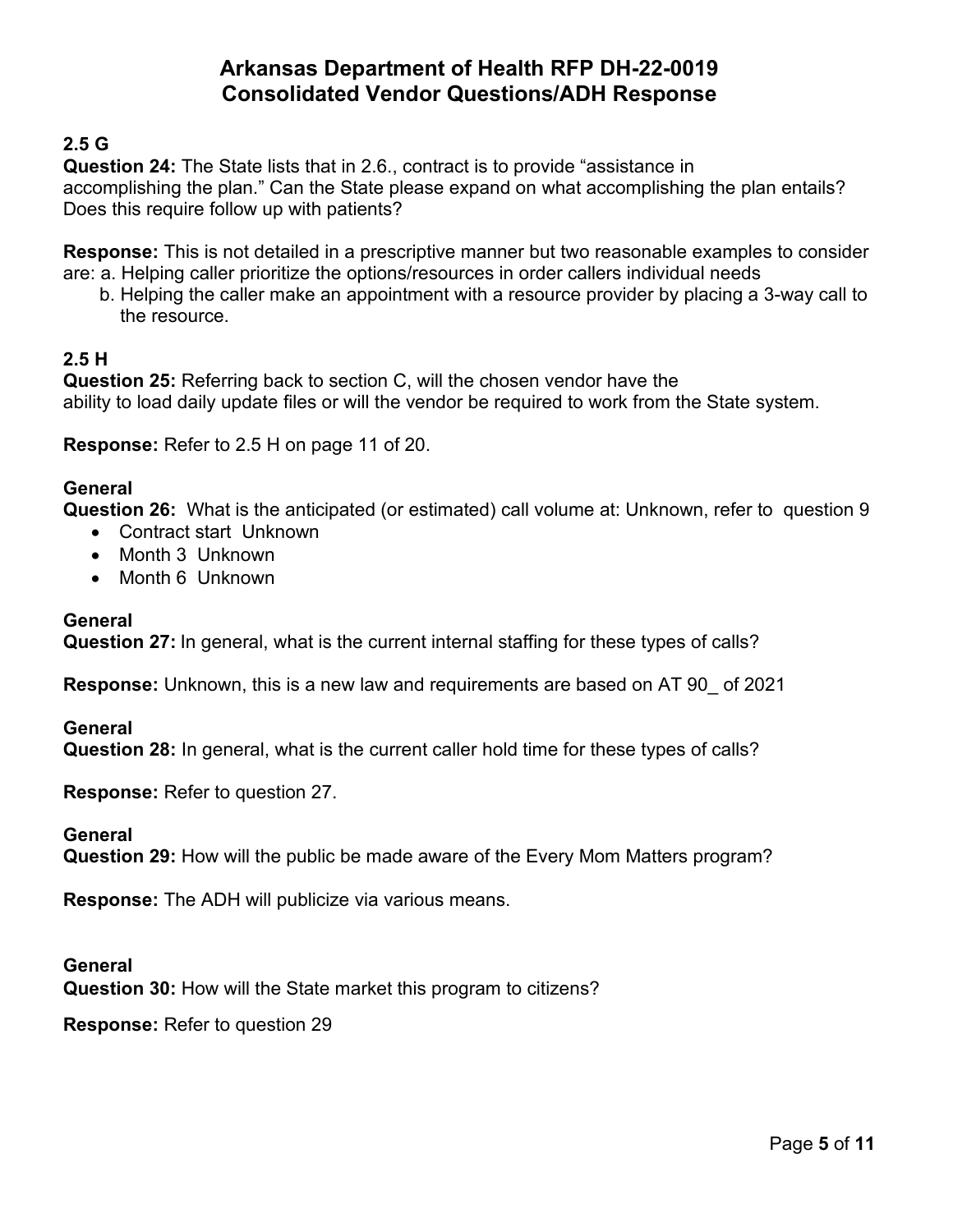## **1.2 B**

**Question 31:** Does this start date refer to the date the vendor must begin providing services or the date it must begin work?

**Response:** Refer to question 2

#### **1.2 B**

**Question 32:** When does ADH anticipate the vendor will begin to serve clients?

**Response:** Refer to question 3

#### **1.8 C**

**Question 33:** The list of documents to include in the Technical Proposal Packet begins with "2." Is there an item 1. that is missing?

**Response:** 1.8 C contains a numbering error, please allow number two to serve as number 1, etc.

#### **1.9 A**

**Question 34:** Is the submission date correct? When will the responses be published?

**Response:** DH-22-0019 Addendum 1, issued on 5/6/2022 addressed and corrected the issue.

#### **1.12**

**Question 35:** Given that the Bid Price Sheet calls only for the total cost of the proposal, how should a prospective vendor identify the costs involved in the program?

**Response:** Vendor is responsible for assessing and determining costs for the program as described in the RFP specifications and requirements.

#### **1.12**

**Question 36:** How should a vendor account for the possibility that the number of women seeking abortion Arkansas may be higher or lower in a given year than before?

**Response:** Refer to question 35

#### **1.12**

**Question 37:** Should the vendor include marketing expenses in its proposal?

**Response:** No.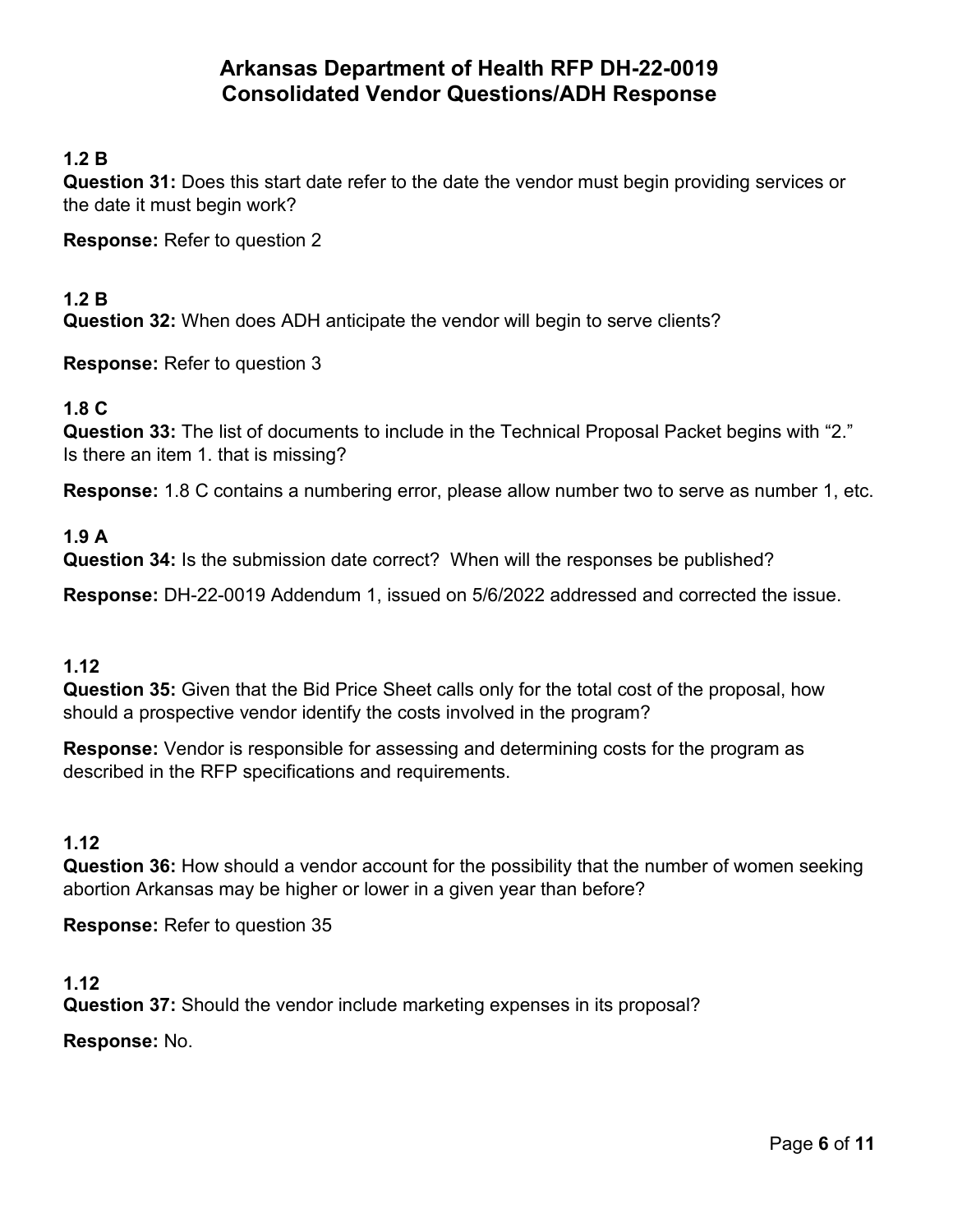### **1.12**

**Question 38:** If those other items force the vendor to incur additional expense that isn't anticipated by the current scope of work, can the vendor and ADH modify the cost of award to reflect the additional work?

**Response:** If mutually agreed upon, the contract may be amended to add items to the scope of work and to add additional funding.

## **1.16 A**

**Question 39:** Does this requirement preclude prospective vendors from discussing the RFP with parts of the state government outside ADH, such legislators?

**Response:** No, however, any information that you receive concerning the RFP from any source other than the ADH buyer can be considered official information and should not be used to interpret or clarify any part of the RFP document or process.

#### **1.25 A**

**Question 40:** Does this requirement only prohibit prospective vendors from discussing the RFP with the news media? Does it also prohibit any discussions with other private citizens (i.e., people who are not state employees)?

**Response:** The referenced directive does not extend beyond public media.

#### **2.2**

**Question 41:** Is the vendor required to provide resource access assistance offers to all women seeking an abortion in Arkansas?

**Response:** Resource offers are to be provided to all abortion patients calling the Every Mom Matters phone line.

#### **2.2**

**Question 42:** How should the vendor account for the possibility of fluctuations in the number of women seeking an abortion in the state.

**Response:** Vendor is responsible for assessing and determining costs for the program as described in the RFP specification and requirements.

#### **2.2**

**Question 43:** How many women and families of each client type should the vendor serve?

**Response:** Unknown, this is a new law and requirements are based on Act 90 of 2021.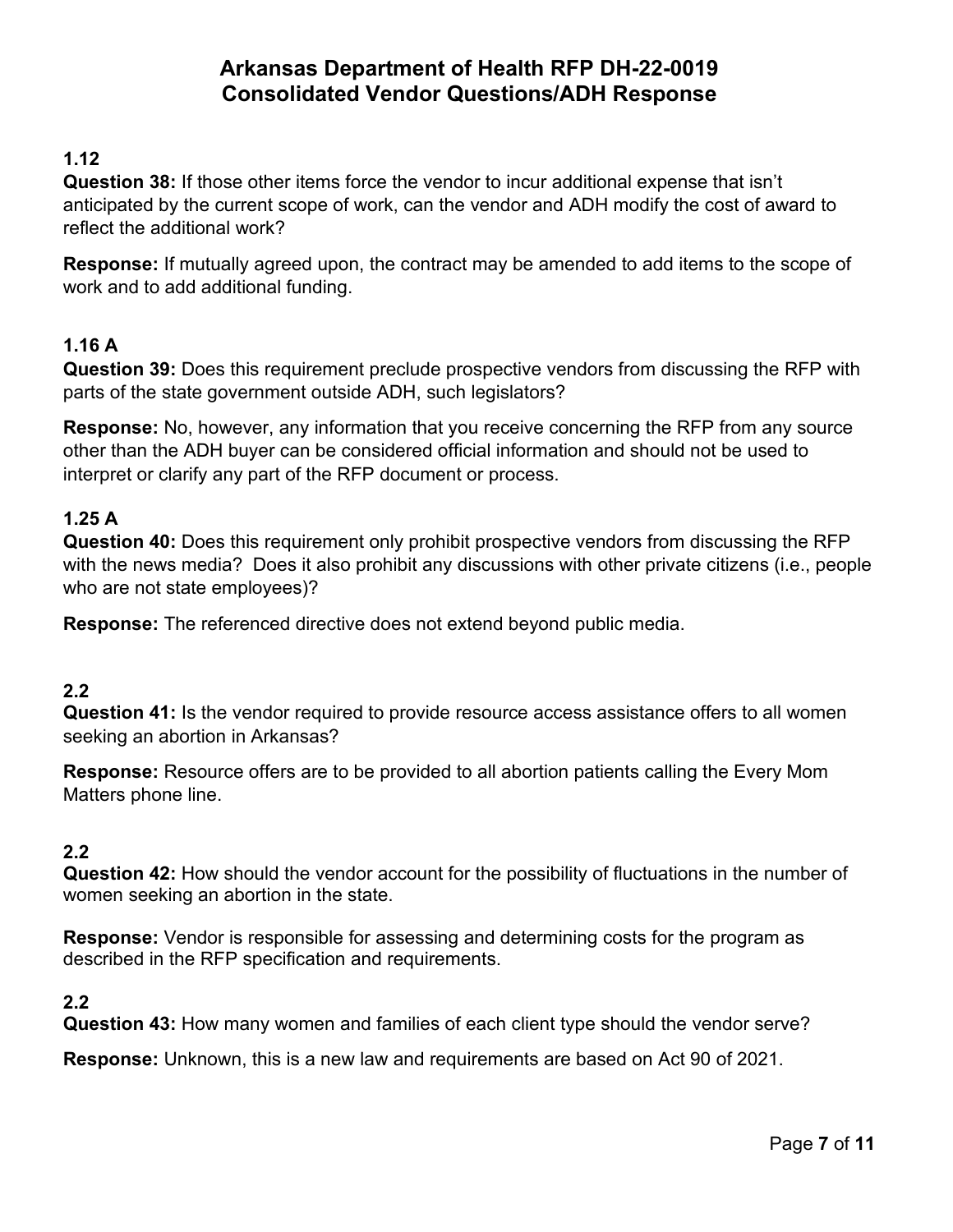## **2.2**

**Question 44:** Does the scope of the program include providing healthy pregnancy program services and care plan coordination services on an ongoing basis?

**Response:** A person whose pregnancy is terminated prior to birth may access the Every Mom Matters program for 6 months after termination and persons with a child or children under the age of 2 may access the Every Mom Matters program.

## **2.2**

**Question 45:** Should the program seek to serve women and families beyond those women seeking abortion in Arkansas?

**Response:** See item 2.5 on page 10 of 20. Provide free resource access assistance offers to:

- 1. Arkansas women who are pregnant, including minors and parents/legal guardian of the pregnant minor.
- 2. Arkansas families with children under the age of two.
- 3. Patients seeking an abortion in Arkansas.

## **2.4 C**

**Question 46:** Does this requirement apply to only the initial resource access assistance offer or also to subsequent services offered to the client through the program?

### **Response:** All Calls

## **2.4C**

**Question 47:** If a caller voluntarily provides contact information for the purpose of allowing the vendor to follow up after the initial call or for the vendor to provide additional services offered through the program, may the vendor record that contact information?

#### **Response:** No

#### **2.4 C**

**Question 48:** Are there any circumstances in which a caller may voluntarily provide, and thus the vendor record, identifiable information?

#### **Response:** No

## **2.4 E**

**Question 49:** The Bid Solicitation Document contains Sections 2.4(D) and (F) but not Section 2.4(E). Is there an additional minimum requirement?

**Response:** No, this was a sequential numbering error.

## **2.4 I**

**Question 50:** How will the state's secure database function with respect to these numbers?

**Response:** The State's secure database will be discussed with the successful vendor.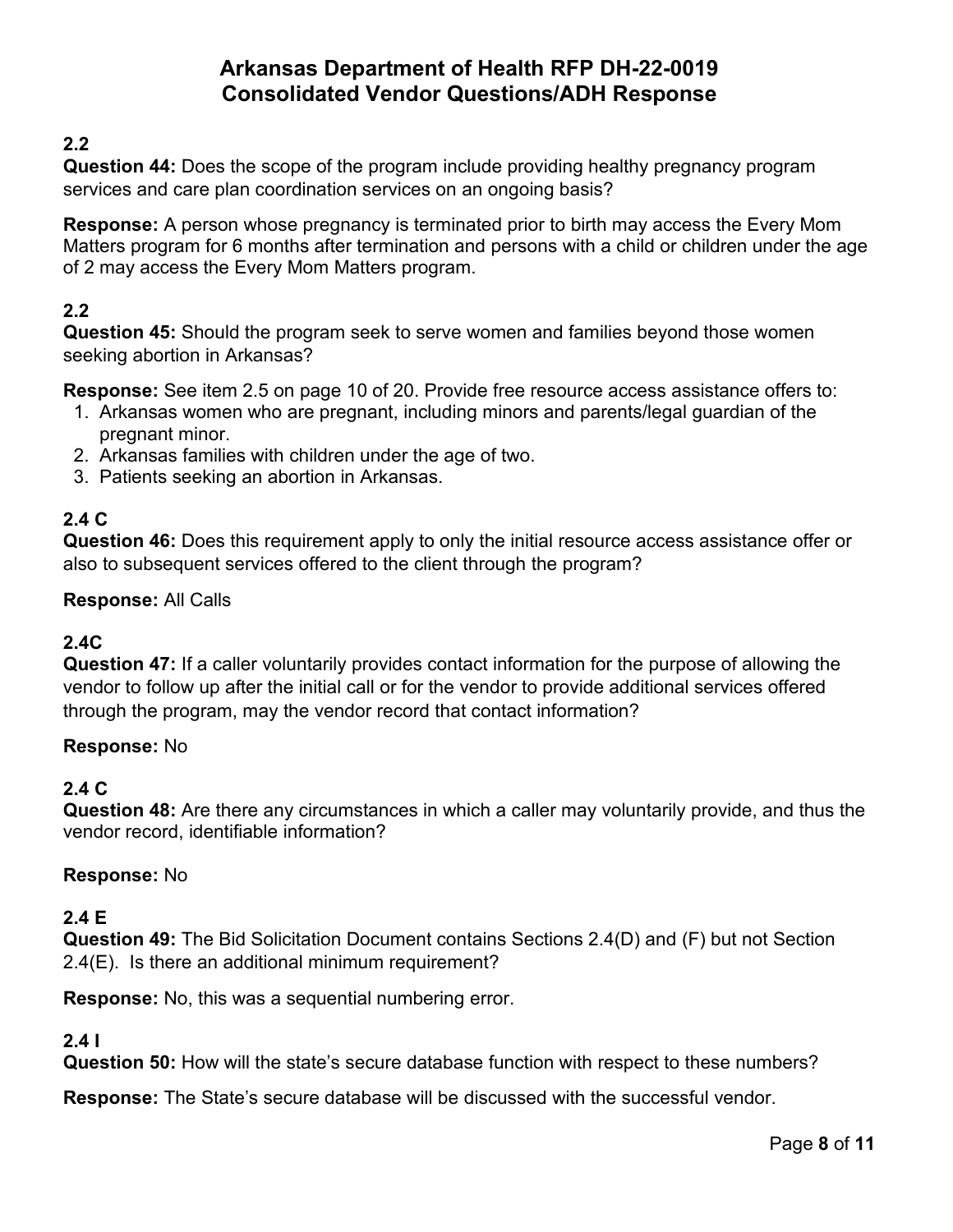## **2.5 B**

**Question 51:** Is the Bid Solicitation requiring the Every Mom Matters Act vendor to provide the statutorily required unique identifying number to women seeking an abortion?

#### **Response:** No

### **2.5 B**

**Question 52:** Please clarify whether the vendor must provide call confirmation numbers to all clients or only to those seeking abortion in Arkansas.

#### **Response:** All

## **2.5 B**

**Question 53:** Please clarify what function call confirmation numbers and registry ID numbers serve and what process is required for each.

**Response:** Call confirmation numbers are issued by the vendor and provided to the caller. Registry ID numbers are issued by the ADH data systems for patients. Both numbers are part of the data system.

### **2.5 B**

**Question 54:** Please clarify what role the abortion physician and the state's secure database play in the process of issuing registry ID numbers.

**Response:** Arkansas annotated Code 20-16-2407 (a)(3)(B) The secure database shall: (i) generate a unique identifying number (ii) Be accessible only to a person who is to perform an abortion , an agent of the person performing an abortion, agencies and the Department.

## **2.5 B**

**Question 55:** Please clarify how the vendor must issue call confirmation numbers to callers.

**Response:** Verbally

## **2.4 J**

**Question 56:** Does this requirement prevent a vendor from discussing abortion in a way that encourages childbirth as an alternative to abortion?

**Response:** Discussion of abortion or related topics is prohibited.

#### **2.4 J**

**Question 57:** If a woman identifies a medical issue related to abortion as a factor in her decision, does this requirement prohibit the vendor from discussing that issue with her using medically accurate information?

**Response:** Discussion of abortion or related topics is prohibited.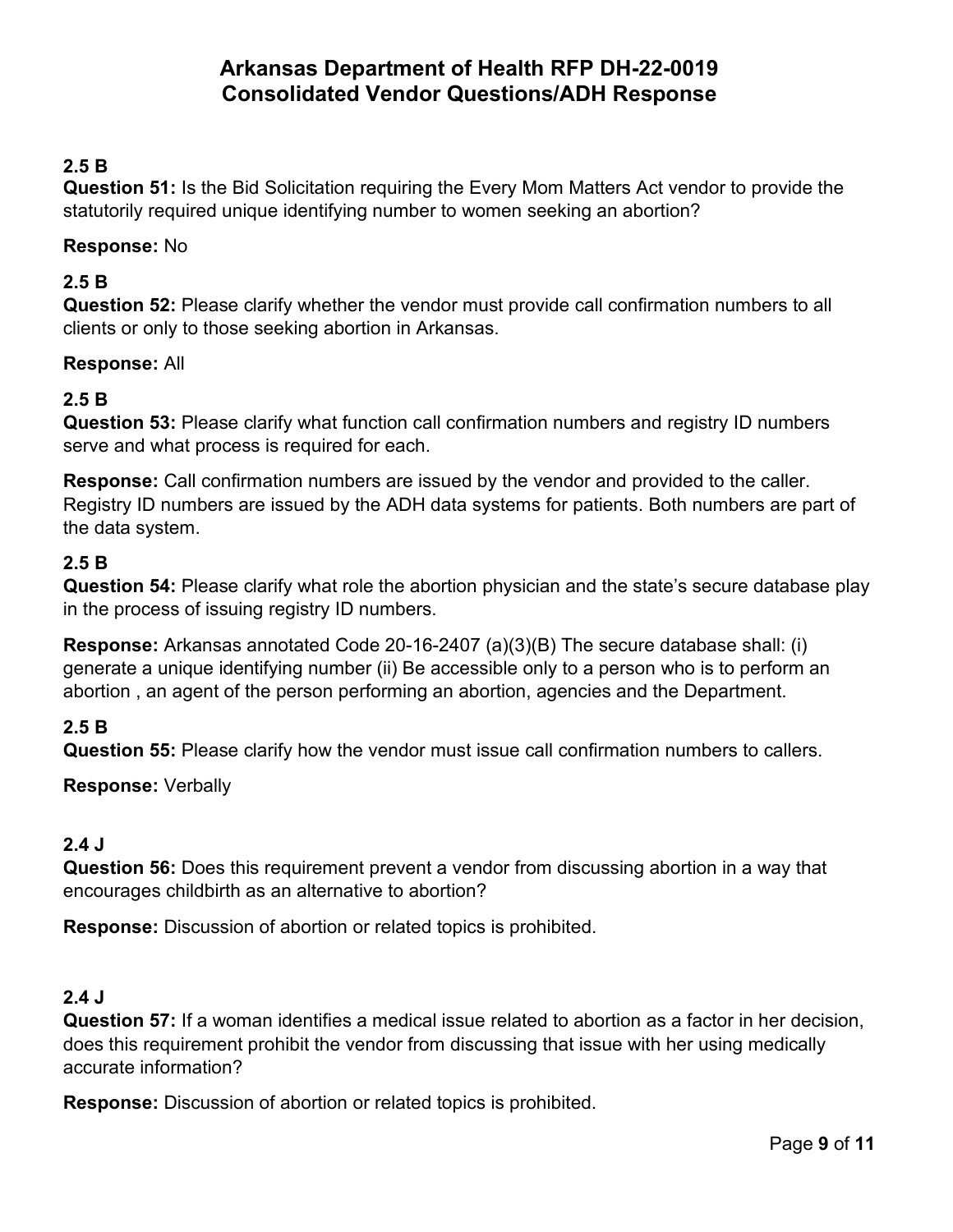### **2.4J**

**Question 58:** If a woman identifies a medical issue related to abortion as a factor in her decision, does this requirement prohibit the vendor from discussing that issue with her using medically accurate information?

**Response:** The ADH published booklet titled "A Woman's Right to Know" may be provided to any caller. The vendor may not discuss abortion or abortion related information with a caller.

**2.4J Question 59:** What is the intended scope of this requirement?

**Response:** Compliance with Act 90 of 2021

#### **2.5 E**

**Question 60:** In what way should the vendor send the required reports?

**Response:** Electronically

#### **2.5 G**

**Question 61:** Does ADH anticipate that all services will be actually provided on the initial call of every woman calling the program (as opposed to offered)?

**Response:** The offers and resources are to be provided during the initial call.

#### **2.5 G**

**Question 62:** Are women who are not presently seeking an abortion in Arkansas eligible to receive a "resource access assistance offer"?

**Response:** Refer to Question 45

#### **2.5 G**

**Question 63:** Will the vendor be able to provide follow-up healthy pregnancy program and care plan coordination services after the initial call?

**Response:** All callers should be provided all offers of services that make up the Every Mom Matters program. A caller is not limited to a single call, they can call back.